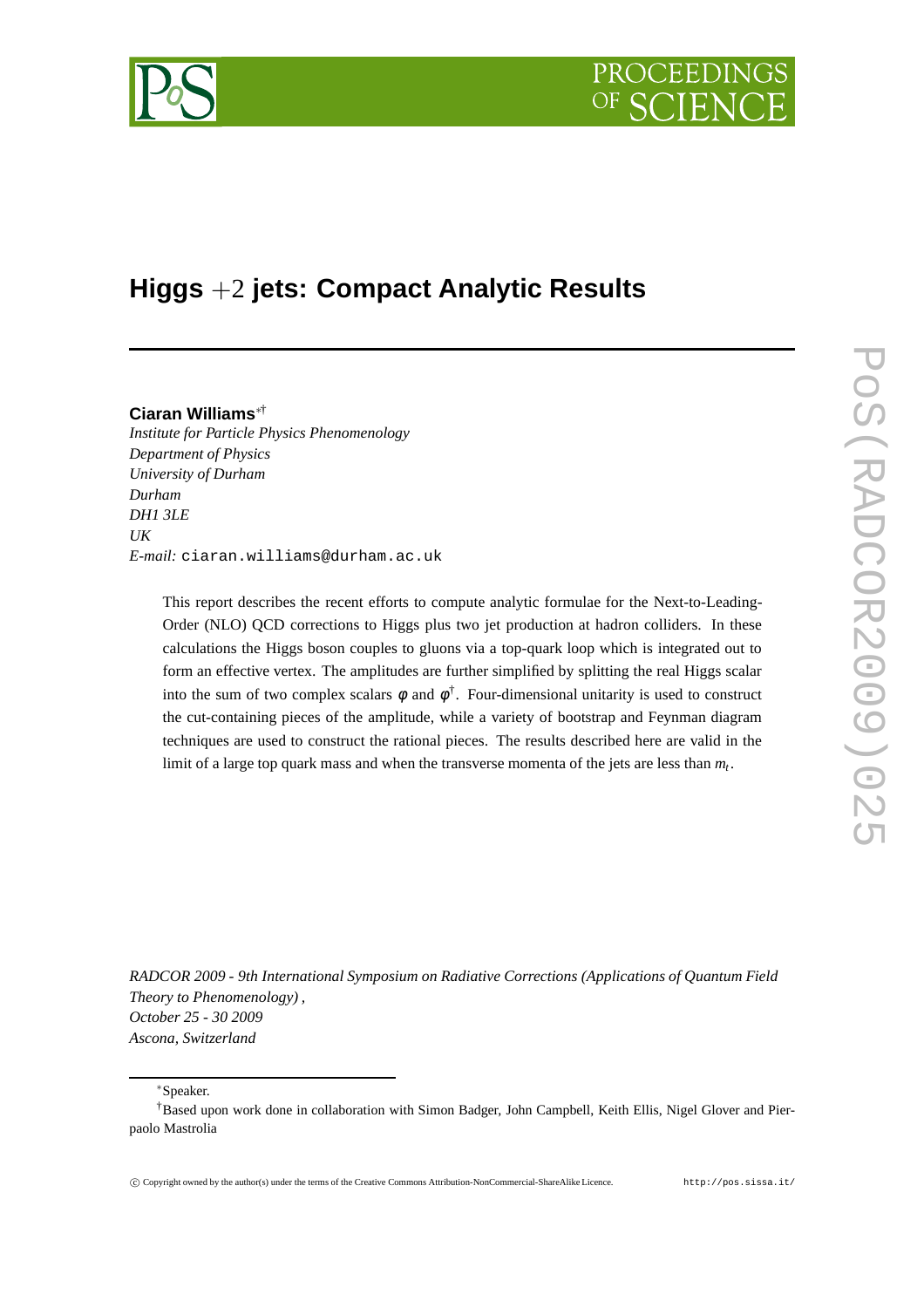# **1. Introduction**

With the LHC now taking data and the Tevatron regularly setting new luminosity records, the search for the Higgs boson is entering a crucial phase. A discovery, or at the very least improved exclusion limits [1], is to be expected in the near future. In order to maximise the effectiveness of the experimental search strategies it is crucial to have excellent theoretical predictions for both Higgs signal and background processes.

One such process is the production of the Higgs boson in association with two jets. Here the signal provided by electroweak induced vector-boson-fusion (VBF) [2] is essential for a measurement of the Yukawa coupling of the W and Z vector bosons. The VBF process is under good theoretical control, with both strong and electroweak one-loop calculations completed.

On the other hand one of the main background processes, Higgs boson production in association with two jets via gluon fusion has had less theoretical attention. One-loop QCD corrections to this process have been calculated semi-numerically [3, 4], which allowed some phenomenology to be done. Over the last couple of years much theoretical effort has been devoted to completing the analytic calculation of the Higgs plus two jet process, with the hope of producing faster code for phenomenological studies.

Gluon fusion proceeds via a top-quark loop, calculations which include the full top quark mass are difficult. However, by integrating out the top quark from the loop one can simplify the calculation. This procedure leads to an effective Lagrangian to express the coupling of gluons to the Higgs field [5],

$$
\mathcal{L}_H^{\text{int}} = \frac{C}{2} H \, \text{tr} \, G_{\mu\nu} G^{\mu\nu}.
$$

The effective Lagrangian approximation is valid in the limit  $m_H < 2m_t$ . To  $\mathcal{O}(\alpha_S^2)$  the coefficient *C* is given by [6, 7],

$$
C = \frac{\alpha_S}{6\pi\nu} \left( 1 + \frac{11}{4\pi} \alpha_S \right) + \mathcal{O}(\alpha_S^3) \,. \tag{1.2}
$$

Here *v* is the vacuum expectation value of the Higgs field (246 GeV). The trace in Eq. (1.1) is over the colour degrees of freedom which, since SU(3) generators in the fundamental representation are normalised such that tr $T^aT^b = \delta^{ab}$ . Introducing a complex scalar field [8, 9],  $\phi = \frac{1}{2}$  $\frac{1}{2}(H+iA), \phi^{\dagger} =$ 1  $\frac{1}{2}(H - iA)$ , results in the following expression for the effective Lagrangian, Eq. (1.1),

$$
\mathscr{L}_{H,A}^{\text{int}} = \frac{C}{2} \Big[ H \, \text{tr} \, G_{\mu\nu} G^{\mu\nu} + i A \, \text{tr} \, G_{\mu\nu}{}^* G^{\mu\nu} \Big] = C \Big[ \phi \, \text{tr} \, G_{\text{SD}\,\mu\nu} G_{\text{SD}}^{\mu\nu} + \phi^\dagger \, \text{tr} \, G_{\text{ASD}\,\mu\nu} G_{\text{ASD}}^{\mu\nu} \Big] \;,
$$

where the gluon field strength has been separated into a self-dual and an anti-self-dual component,

$$
G_{SD}^{\mu\nu} = \frac{1}{2} (G^{\mu\nu} + {}^*G^{\mu\nu}), \quad G_{ASD}^{\mu\nu} = \frac{1}{2} (G^{\mu\nu} - {}^*G^{\mu\nu}), \quad {}^*G^{\mu\nu} \equiv \frac{i}{2} \varepsilon^{\mu\nu\rho\sigma} G_{\rho\sigma}.
$$
 (1.3)

Calculations performed in terms of the field  $\phi$  are simpler than the calculations for the Higgs boson and, moreover, the amplitudes for  $\phi^{\dagger}$  can be obtained by parity. In the final stage, the full Higgs boson amplitudes are then written as a combination of  $\phi$  and  $\phi^{\dagger}$  components:

$$
A(H, \{p_k\}) = A(\phi, \{p_k\}) + A(\phi^{\dagger}, \{p_k\}), \qquad (1.4)
$$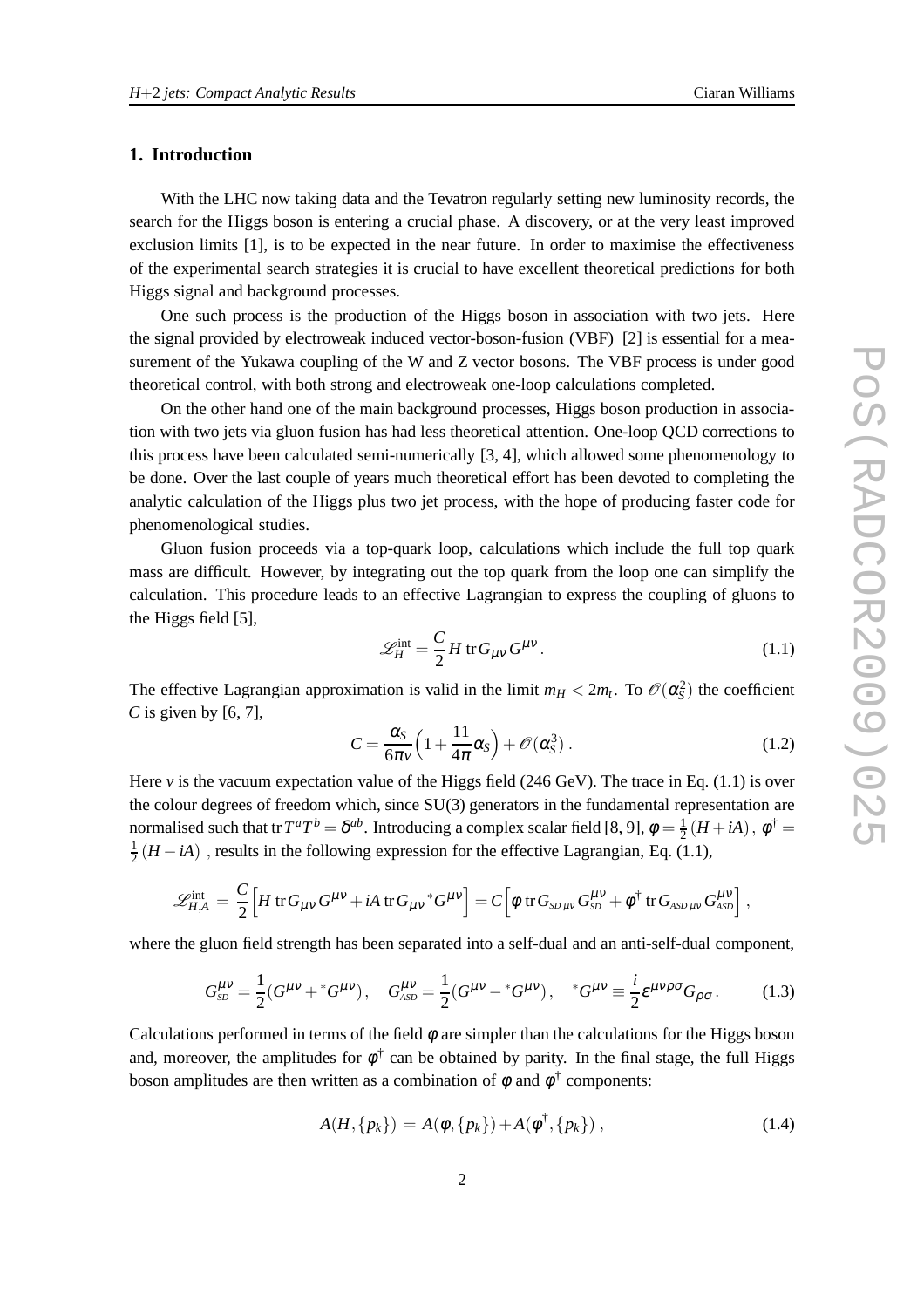### **2. Method**

One-loop amplitudes contain two pieces referred to as the cut-constructible and rational pieces. In massless gauge theories the cut-constructible part of one-loop amplitudes can be written asa sum over constituent basis integrals,

$$
C_4(\phi, 1^{\lambda_1}, 2^{\lambda_2}, 3^{\lambda_3}, 4^{\lambda_4}) = \sum_i C_{4;i} I_{4;i} + \sum_i C_{3;i} I_{3;i} + \sum_i C_{2;i} I_{2;i}.
$$
 (2.1)

Here  $I_{j;i}$  represents a *j*-point scalar basis integral, with a coefficient  $C_{j;i}$ . The sum over *i* represents the sum over the partitions of the external momenta over the *j* legs of the basis integral.

Multiple cuts isolate different integral functions and allow the construction of a linear system of equations from which the coefficients can be extracted. When considering quadruple cuts of one-loop amplitudes, one is forced to consider complex momenta in order to fulfill the on-shell constraints [10]. The four on-shell constraints are sufficient to isolate each four-point (box) configuration by freezing the loop momentum, thereby allowing the determination of the corresponding coefficient by a purely algebraic operation. To isolate the coefficients of lower-point integrals, one needs to cut fewer than four lines. In this case the loop momenta is no longer completely determined, but, according to the number of cuts, some of its components are free variables. In this case the computation of the three- (triangle) and two-point (bubble) coefficients can also be reduced to algebraic procedures by exploiting the singularity structure of amplitudes in the complex-plane [11]. Alternatively one can extract the coefficients of bubble- and triangle-functions by employing the spinor-integration technique [12, 13]. This method has recently inspired a novel technique for evaluating the double-cut phase-space integrals *via* Stokes' Theorem applied to functions of two complex-conjugated variables [14].

In addition to the cut-constructible pieces one-loop QCD amplitudes contain pieces which cannot be reconstructed by four dimensional cuts. As such additional techniques have been used to calculate the one-loop  $\phi + 4$  parton amplitudes. For the  $\phi$ -MHV,  $\phi$ -all minus,  $\phi \overline{q}$ -MHV and  $\phi q\overline{q}Q\overline{Q}$  helicity amplitudes the unitarity bootstrap method was employed [15]. In this approach one calculates the rational piece of the amplitudes from four-dimensional BCFW recursion relations [16]. For the  $\phi$ -NMHV and  $\phi q\bar{q}$ -NMHV amplitudes the rational piece was obtained from the reduction of Feynman diagrams.

# **3. Higgs plus four gluon amplitudes**

This section summarises the calculation of the  $\phi$  plus four gluon amplitudes in the limit of a large top quark mass. The tree level amplitudes linking a  $\phi$  with *n* gluons can be decomposed into colour ordered amplitudes as [17],

$$
\mathscr{A}_n^{(0)}(\phi,\{k_i,\lambda_i,a_i\}) = iC g^{n-2} \sum_{\sigma \in S_n/Z_n} tr(T^{a_{\sigma(1)}} \cdots T^{a_{\sigma(n)}}) A_n^{(0)}(\phi,\sigma(1^{\lambda_1},..,n^{\lambda_n})).
$$
 (3.1)

Here  $S_n/Z_n$  is the group of non-cyclic permutations on *n* symbols, and  $j^{\lambda_j}$  labels the momentum  $p_j$  and helicity  $\lambda_j$  of the *j*<sup>th</sup> gluon, which carries the adjoint representation index  $a_i$ . The one-loop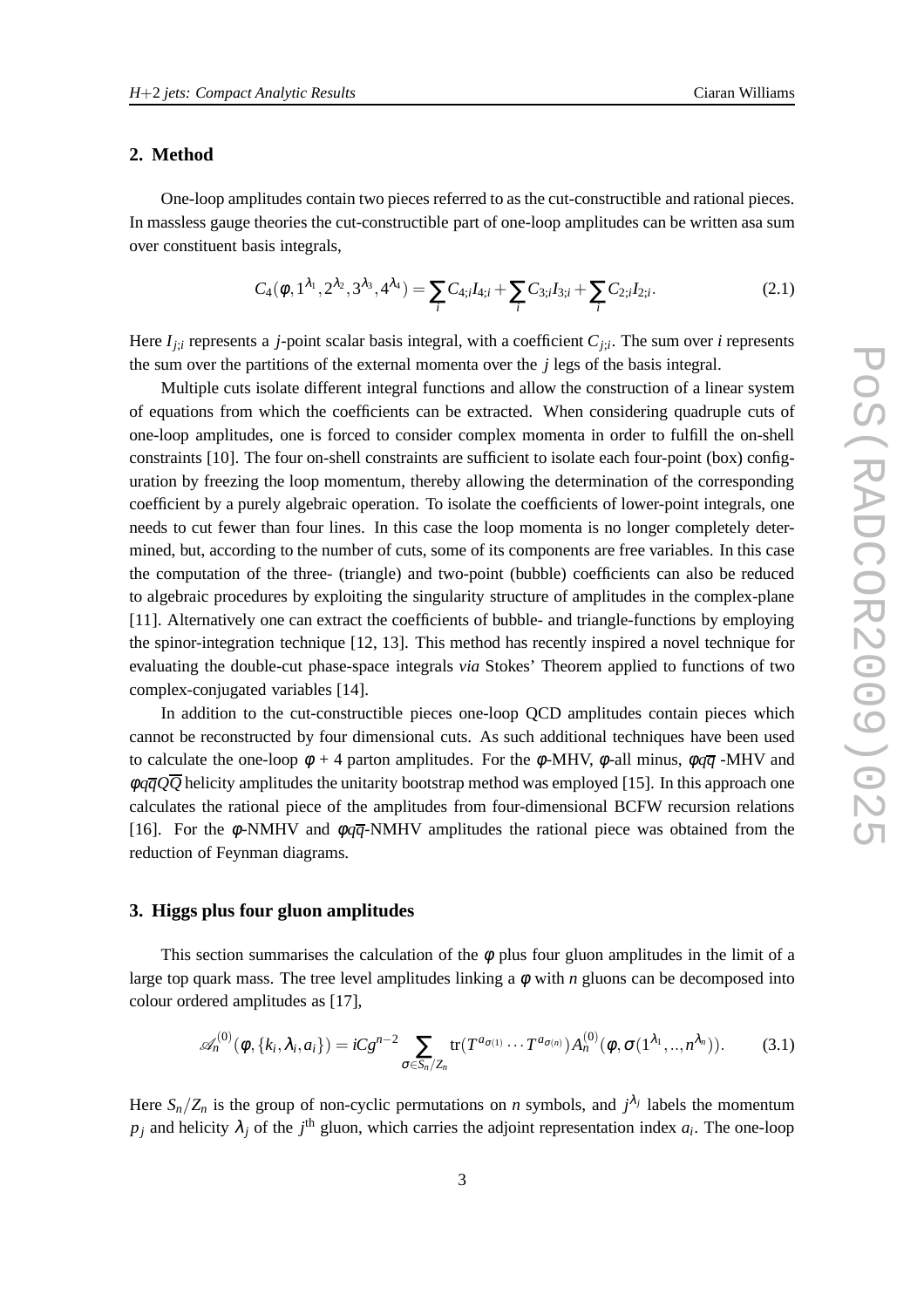amplitudes follow the same colour ordering as the pure QCD amplitudes [18],

$$
\mathscr{A}_n^{(1)}(\phi,\{k_i,\lambda_i,a_i\}) = iCg^n \sum_{c=1}^{[n/2]+1} \sum_{\sigma \in S_n/S_{n;c}} G_{n;c}(\sigma) A_n^{(1)}(\phi,\sigma(1^{\lambda_1},\ldots,n^{\lambda_n}))
$$
(3.2)

where  $G_{n,1}(1) = N_c \text{tr}(T^{a_1} \cdots T^{a_n})$  and  $G_{n,c}(1) = \text{tr}(T^{a_1} \cdots T^{a_{c-1}}) \text{tr}(T^{a_c} \cdots T^{a_n})$  c > 2. The sub-leading terms can be computed by summing over various permutations of the leading colour amplitudes [18]. Table 1 indicates the references in which the various helicity contributions to *Hgggg* have first been calculated analytically.

| $H$ amplitude | $\phi$ amplitude | $\phi^{\dagger}$ amplitude                                                                                                               |
|---------------|------------------|------------------------------------------------------------------------------------------------------------------------------------------|
|               |                  | $\mathscr{A}(H, 1^+, 2^+, 3^+, 4^+)$ $\mathscr{A}(\phi, 1^+, 2^+, 3^+, 4^+)$ [22] $\mathscr{A}(\phi^{\dagger}, 1^+, 2^+, 3^+, 4^+)$ [19] |
|               |                  | $\mathscr{A}(H, 1^-, 2^+, 3^+, 4^+)$ $\mathscr{A}(\phi, 1^-, 2^+, 3^+, 4^+)$ [22] $\mathscr{A}(\phi^{\dagger}, 1^-, 2^+, 3^+, 4^+)$ [23] |
|               |                  | $\mathscr{A}(H, 1^-, 2^-, 3^+, 4^+)$ $\mathscr{A}(\phi, 1^-, 2^-, 3^+, 4^+)$ [20] $\mathscr{A}(\phi^{\dagger}, 1^-, 2^-, 3^+, 4^+)$ [20] |
|               |                  | $\mathscr{A}(H, 1^-, 2^+, 3^-, 4^+)$ $\mathscr{A}(\phi, 1^-, 2^+, 3^-, 4^+)$ [21] $\mathscr{A}(\phi^{\dagger}, 1^-, 2^+, 3^-, 4^+)$ [21] |

**Table 1:** φ and φ † amplitudes needed to construct a given one-loop *Hgggg* amplitude, together with the references where they can be obtained. In all cases the  $\phi^{\dagger}$  amplitudes are constructed from the  $\phi$  amplitudes given in the reference using the parity operation. Results for all helicity combinations are also written, in uniform notation, in ref. [23].

### **4. Higgs plus four parton amplitudes**

The colour decomposition of the  $H\bar{q}qgg$  amplitudes is exactly the same as for the case  $\bar{q}qgg$ which was written down in ref. [24]. At tree-level there are two colour stripped amplitudes,

$$
\mathscr{A}_4^{(0)}(\phi, 1_{\bar{q}}, 2_q, 3, 4) = Cg^2 \sum_{\sigma \in S_2} \left( T^{a_{\sigma(3)}} T^{a_{\sigma(4)}} \right)_{i_2}^{i_1} A_4^{(0)}(\phi, 1_{\bar{q}}, 2_q, \sigma(3), \sigma(4)). \tag{4.1}
$$

At one-loop level the colour decomposition is,

$$
\mathscr{A}_{4}^{(1)}(\phi, 1_{\bar{q}}, 2_q, 3, 4) = Cg^4 c_{\Gamma} \bigg[ N_c \sum_{\sigma \in S_2} \left( T^{a_{\sigma(3)}} T^{a_{\sigma(4)}} \right)_{i_2}^{\bar{t}_1} A_{4;1}(\phi, 1_{\bar{q}}, 2_q, \sigma(3), \sigma(4)) + \delta^{a_{3}a_{4}} \delta_{i_2}^{\bar{t}_1} A_{4;3}(\phi, 1_{\bar{q}}, 2_q; 3, 4) \bigg].
$$
 (4.2)

The colour stripped amplitudes  $A_{4,1}$  and  $A_{4,3}$  can further be decomposed into primitive amplitudes,

$$
A_{4;1}(\phi, 1_{\bar{q}}, 2_q, 3, 4) = A_4^L(\phi, 1_{\bar{q}}, 2_q, 3, 4) - \frac{1}{N_c^2} A_4^R(\phi, 1_{\bar{q}}, 2_q, 3, 4) + \frac{n_f}{N_c} A_4^f(\phi, 1_{\bar{q}}, 2_q, 3, 4), \tag{4.3}
$$

and,

$$
A_{4;3}(\phi, 1_{\bar{q}}, 2_q; 3, 4) = A_4^L(\phi, 1_{\bar{q}}, 2_q, 3, 4) + A_4^R(\phi, 1_{\bar{q}}, 2_q, 3, 4) + A_4^L(\phi, 1_{\bar{q}}, 3, 2_q, 4) + A_4^L(\phi, 1_{\bar{q}}, 2_q, 4, 3) + A_4^R(\phi, 1_{\bar{q}}, 2_q, 4, 3) + A_4^L(\phi, 1_{\bar{q}}, 4, 2_q, 3).
$$
 (4.4)

All of these colour decomposition equations, namely Eqs. (4.1, 4.2, 4.3, 4.4) are equally valid if the  $\phi$  is replaced by a  $\phi^{\dagger}$  or a Higgs boson *H*. Table 2 indicates the references in which the various helicity contributions to *Hgggg* have first been calculated analytically. The amplitudes for a Higgs boson with four quarks was first calculated analytically in [3] (with explicit helicity amplitudes in  $[25]$ ).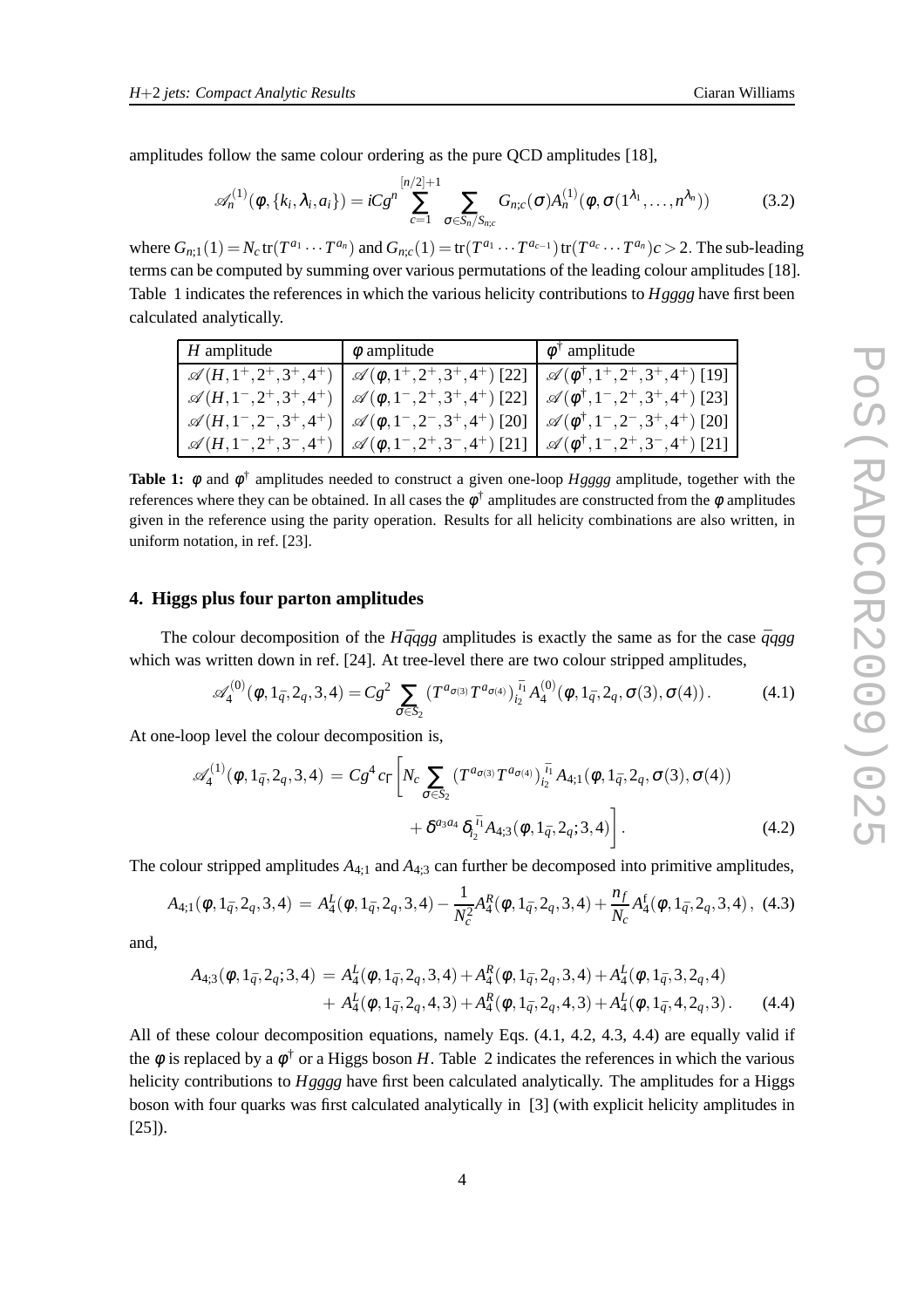| $H$ amplitude | $\phi$ amplitude | $\phi^{\dagger}$ amplitude                                                                                                                                                                                                     |
|---------------|------------------|--------------------------------------------------------------------------------------------------------------------------------------------------------------------------------------------------------------------------------|
|               |                  | $\mathscr{A}(H, 1_{\bar{q}}^-, 2_q^+, 3^+, 4^+)$ $\mathscr{A}(\phi, 1_{\bar{q}}^-, 2_q^+, 3^+, 4^+)$ [22] $\mathscr{A}(\phi^{\dagger}, 1_{\bar{q}}^-, 2_q^+, 3^+, 4^+)$ [26]                                                   |
|               |                  | $\mathscr{A}(H,1_{\bar{q}}^-,2_q^+,3^-,4^-) \left[ \mathscr{A}(\phi,1_{\bar{q}}^-,2_q^+,3^-,4^-) \left[26\right] \right] \mathscr{A}(\phi^{\dagger},1_{\bar{q}}^-,2_q^+,3^-,4^-) \left[22\right]$                              |
|               |                  | $\mathscr{A}(H,1_{\bar{q}}^-,2_q^+,3^+,4^-) \left[ \mathscr{A}(\phi,1_{\bar{q}}^-,2_q^+,3^+,4^-) \left[25\right] \right] \mathscr{A}(\phi^{\dagger},1_{\bar{q}}^-,2_q^+,3^+,4^-) \left[25\right]$                              |
|               |                  | $\left[\begin{array}{c} \mathscr{A}(H,1_{\bar{q}}^-,2_q^+,3^-,4^+) \end{array} \right] \mathscr{A}(\phi,1_{\bar{q}}^-,2_q^+,3^-,4^+)$ [25] $\left[\begin{array}{c} \mathscr{A}(\phi^\dagger,1_{\bar{q}}^-,2_q^+,3^-,4^+)$ [25] |

**Table 2:**  $\phi$  and  $\phi^{\dagger}$  amplitudes needed to construct a given one-loop *Hqqgg* amplitude, together with the references where they can be obtained. In all cases the  $\phi^{\dagger}$  amplitudes are constructed from the  $\phi$  amplitudes given in the reference, using the parity operation.

# **5. Conclusion**

This report summarises the recent completion of the analytic results for the process  $pp \rightarrow$  $H + 2j$ . The results were obtained by using the unitarity method to calcaulte the cut-constructible pieces of the amplitudes. The rational pieces were calculated with various techniques, for the non-NMHV helicity configurations the unitarity-bootstrap technique was used. For the most recent NMHV calculations the rational pieces were obtained from Feynman diagrams. The calculations were performed using an effective Lagrangian which simplifies the full theory in which the top quark loops are included. The effective theory provides an accurate prescription of the physics provided that *m<sup>H</sup>* < 2*m<sup>t</sup>* . It is hoped that the analytic formulae described here will aid in producing fast phenomenological studies of Higgs physics at hadron colliders.

### **Acknowledgements**

I would like to thank my collaborators Simon Badger, John Campbell, Keith Ellis, Nigel Glover and Pierpaolo Mastrolia. I would also like to thank Lance Dixon for useful discussions. This work was funded by an STFC studentship.

# **References**

- [1] [CDF Collaboration and D0 Collaboration], arXiv:0903.4001 [hep-ex].
- [2] *For an extensive review of theoretical aspects of Higgs boson production and prospects for detection, see:* A. Djouadi, Phys. Rept. **457**, 1 (2008) [arXiv:hep-ph/0503172] and references therein.
- [3] R. K. Ellis, W. T. Giele and G. Zanderighi, Phys. Rev. D **72**, 054018 (2005) [Erratum-ibid. D **74**, 079902 (2006)] [arXiv:hep-ph/0506196].
- [4] J. M. Campbell, R. K. Ellis and G. Zanderighi, JHEP **0610**, 028 (2006) [arXiv:hepph/0608194].
- [5] F. Wilczek, Phys. Rev. Lett. **39**, 1304 (1977).
- [6] A. Djouadi, M. Spira and P. M. Zerwas, Phys. Lett. B **264**, 440 (1991).